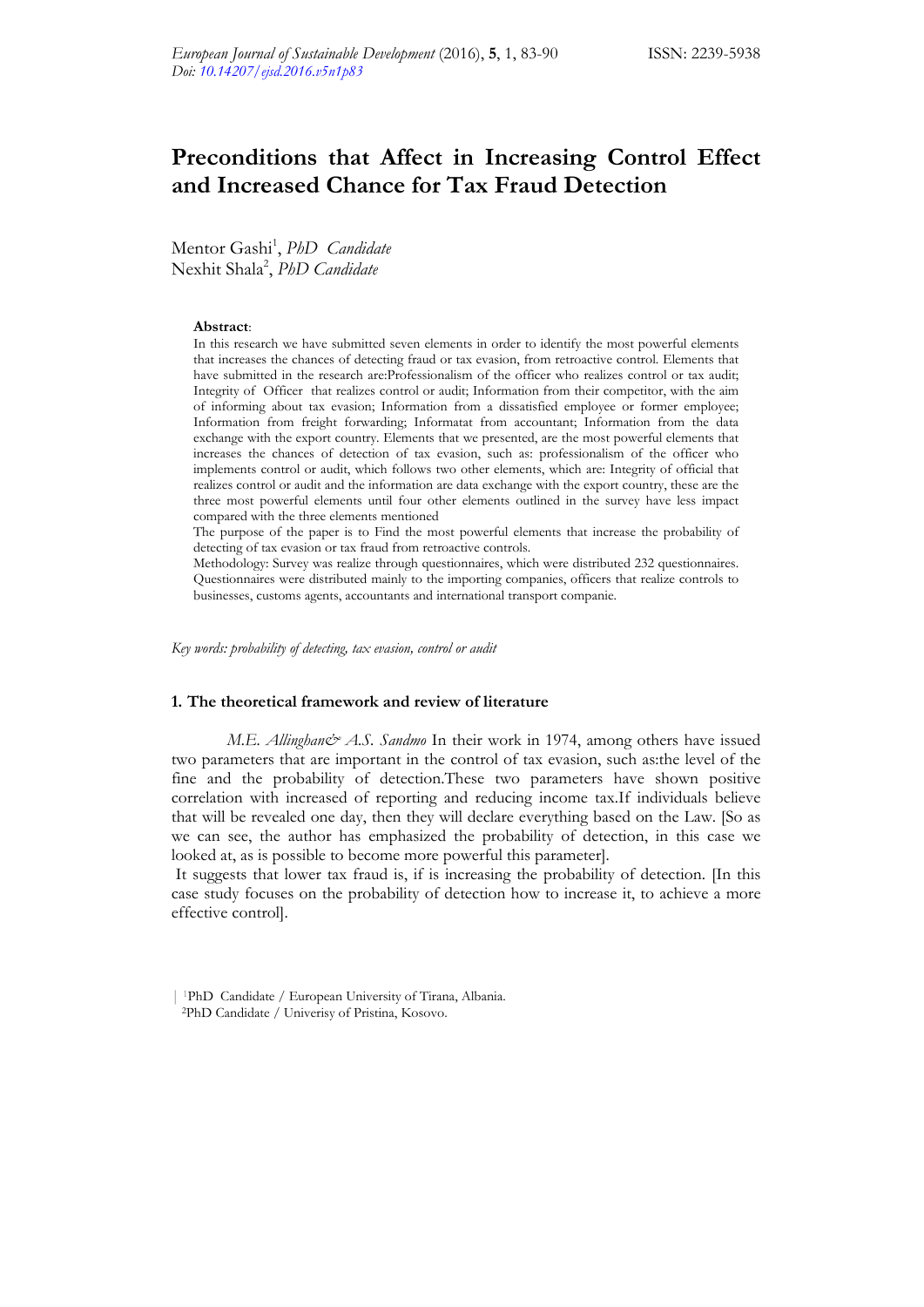*Lemieux dhe Frechett [1994],* when increase tax rates, increase the likelihood of participation in the informal sector. [Even in this case the probability of detection is in the research setting, enables the reduction of the informal sector].

*Mishra et. al. [2008],*In this paper also is reviewed bribery, which can be obtained from the official, after detects fraud, this variable can affect the loss of effect of the audit.Therefore, in our research we take this parameter to understand how it affects the integrity of the officer in increasing the probability of detection*.*

*Joel Slemrod, Marsha Blumenthal, Charles Christian,* These authors have also conducted research on tax evasion, proving connections between probability of auditand evasion.The results also appear to be relevant, which were identified reactions of the taxpayers, in relation to the probability of audit. [Even the theory in this paper, will serve for us, to form a theoretical framework to approach in the probability of detection and to strengthen this element].

The probability of detection of tax fraud, which can are caused by the companies is one of the most important factors that can affect the growth or reduction of tax evasion, respectively, if the probability for detecting evasion are high it will affect the reduction of evasion and conversely, if the probability of detecting tax fraud or evasion are smaller this will affect directly the increase of tax evasion or tax fraud, for reasons that the companies that cause avoidance are less afraid that one day will be revealed tax fraud that they make to pay less to the detriment of the state budget.So here appear the question, how to contribute or how to find elements that would increase the chance of detecting tax fraud, and what are the elements that will increase the possibility of finding the tax evasion that is caused. Initially to detect tax fraud, it is necessary to undertake actions of control by state officials who have to do this work, if they are officials or tax inspectors, customs investigative who do the pursuit of tax evasion in the country. However, to achieve effective control, we think to be some preconditions, some preconditions that must possess control officials and other preconditions, not directly related to the qualities of the officer who realizes control. These preconditions that we have submitted, we believe that are powerful elements that influence the effect of control, so in our research we focused on these elements. Elements or preconditions that are presented in this research for a more effective control are:

Professionalism of the officer who implements control or audit, integrity of officer who realizes control or audit, information from the exchange of data with the export country, information from an employee of dissatisfied, former employee, information from the accountant, information from competitor their, with purpose that to give information for evasion. So as at this we have presented seven preconditions to see which will be more powerful to effectively performed acontrol.Officer professionalismis an important precondition. If the official does not have high professional qualities it is difficult to detect evasion. Therefore we have submitted this condition and we asked for their opinion of respondents through questionnaires. Another precondition in this study we present the integrity of the official that controller, which we thought to have enough influence in finding of the tax fraud.

Based on the fact, a officer with higher integrity , not corrupt, can have a high impact on the tax evasion, as compared to an official who has no integrity.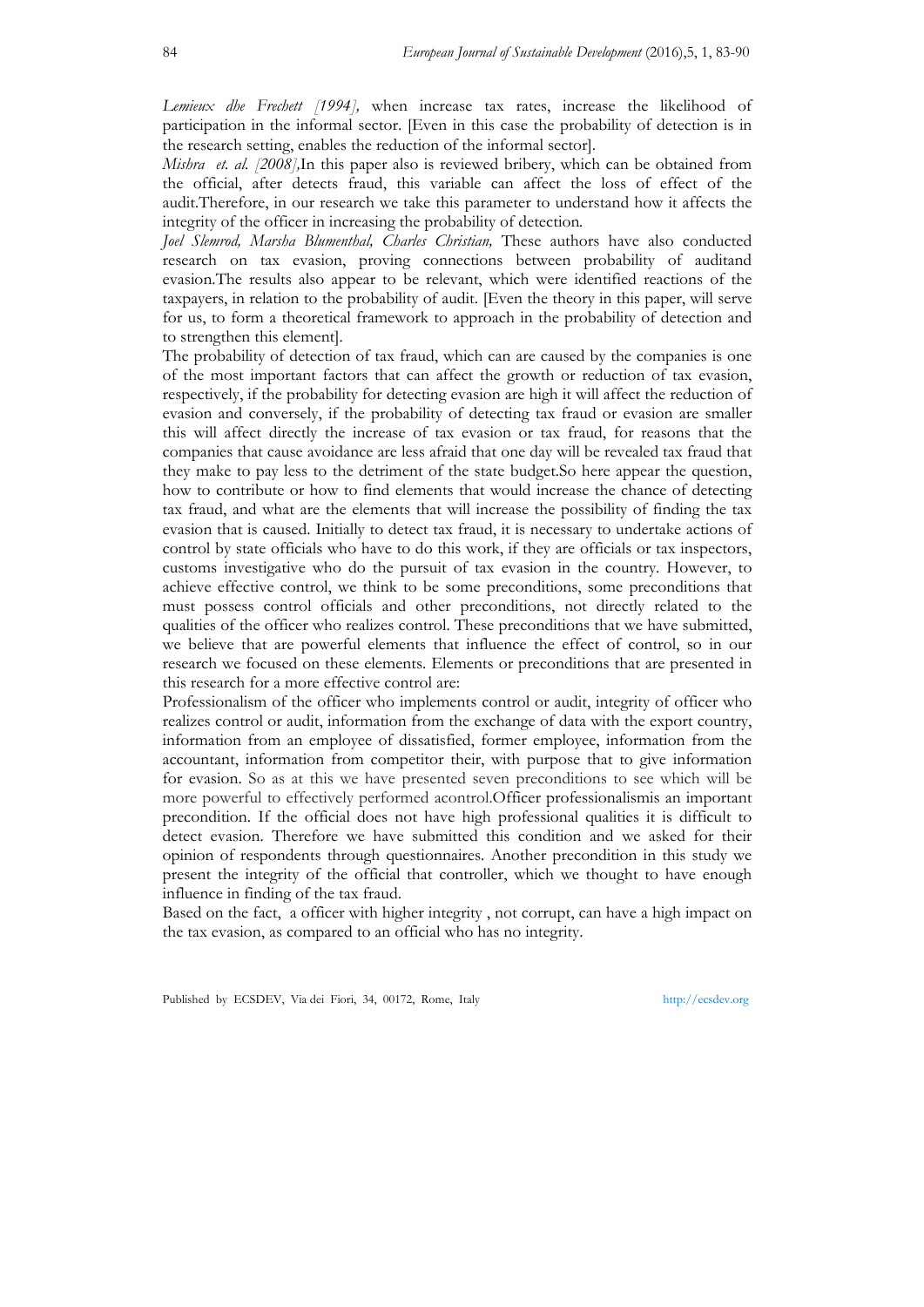I think that an official if has the high level professional or low livel professional, can have high integrity or low, so if an official has integrity low, then despite the professional level, he also can bring revenue that are caused earlier by evasion. Therefore we think that is the criterion with great weight to influence the effect of control.

Other preconditions for increases the likelihood of detection are those that do not have much to do with the quality of the officers, but to achieve the effect of detection must be considered by the controller, such as: Information from the data exchange with the country of export, this is the perfect element in the case of international trade, where goods move from the production to the place of destination.

In this case there are importers which during of import of goods, reduce the value of goods in commercial bills that upon filing for clearance to pay less customs duty, excise duty and VAT.

In this case a good mechanism for the exchange of data between countries if the automatic electronic exchange or through partial verification only suspected of value will significantly increase the effect of control, respectively chances of detecting evasion caused.

Therefore, this element must be considered during control international cooperation to increase the exchange of data enabling better infrastructure to increase revenue and reduce evasion.

Other element, it is information from a dissatisfied employees to a company that causes evasion or information from a former employee.

This element is submitted for the reason that the experience has occurred that evasion is detected by dissatisfied employees of that company, respectively employees who were informed that their company is causing evasion.

Therefore elements or preconditions are presented as well information from the accountant, information from competitor, information from freight forwarding and all these subjects that are related directly or indirectly to the company, so each of these can provide information valuable to the issue of evasion that can causes a company that they are engaged and to influence to the effect of control and the possibility of increasing the probability of detection of taxes without paying earlier.

### **Officer professionalism**

Is very important officer professionalism, because in this way accrue the probability of detected. *In Customs Blueprint – Pathways to modern customs*, we found, the stategy for training for auditors, where said: Training programmes are organised to provide auditors with knoweledg (and training course to refresh and update such knowledge), familiarise them with systems and procedures, attitudes, methodologies and upgra ding skills and exprerience, for better performance and higher standards of customs auditing. Auditors are trained on a continuous basis in the various field relevant to their duties: Customs procedures and rules that have to be applied, risk analysis and risk essessment, bookkeeping, electronic data processing auditing. Appropriate training is provided for all auditors and team leaders and audit menagers. Special training programmes are organised for newly recruited audit staf in order to make them aware of the quality standards required for audits. Annual training programmes are planned on a nedds assessment basis.

© 2016 The Author. Journal Compilation © 2016 European Center of Sustainable Development.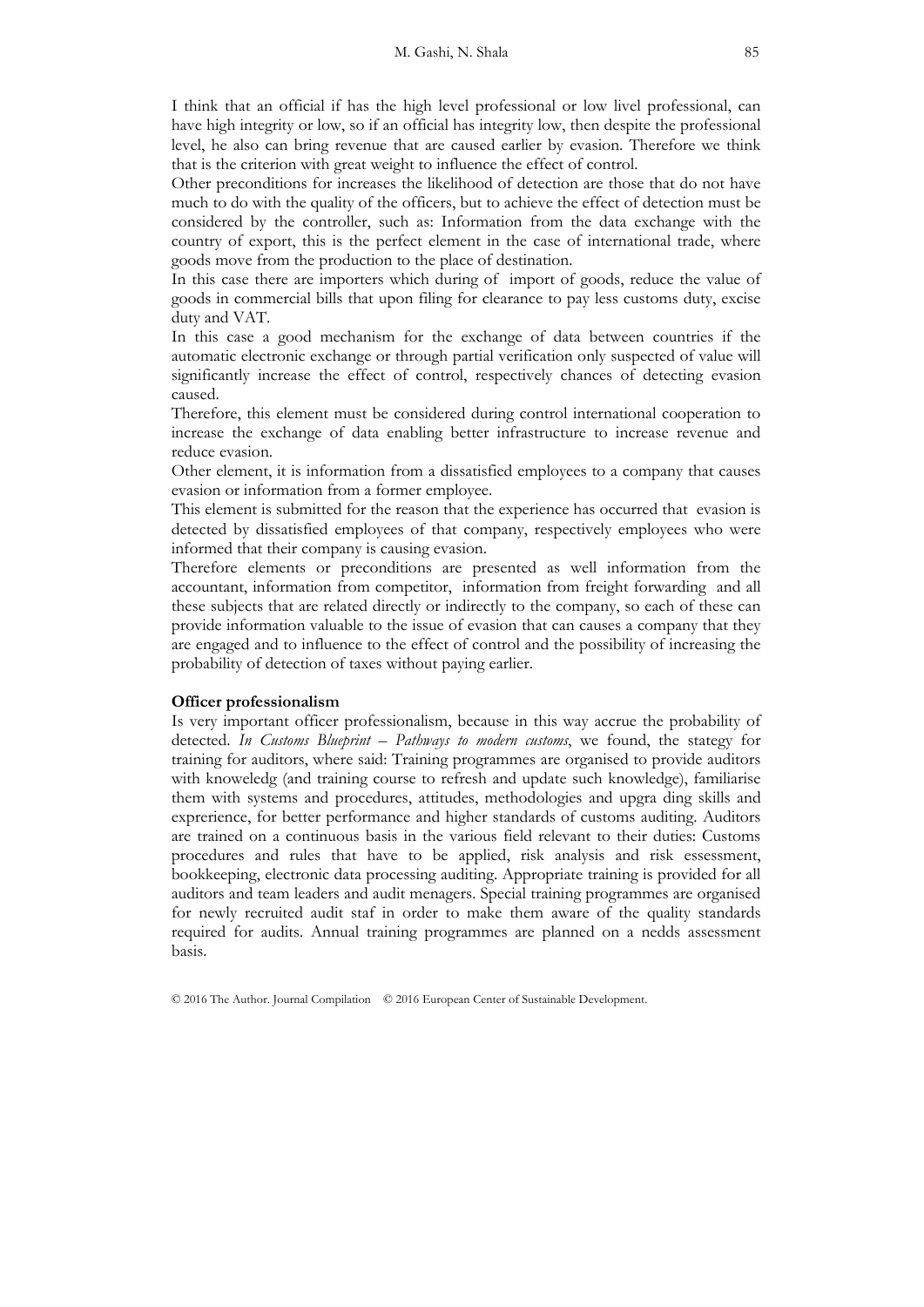As a result of the tax administration modernization process, the training of senior and mid-level management officials will become increas-ingly important in the near future, Such training will focus on the changing management culture and modern management principles for public administrations, emphasizing flexibility and performance and linking career development to performance and training, (Trainig Strategy for the tax administration, for the period 2012-2015, Republica of Croatia).

In tax modernization efforts in developing countries, the *staff development (training) system*, if it exists in the tax administration, is frequently poorly organized, supply driven, not oriented toward the specific professional and skill upgrading for the agency, thus lack a focus and capacity to meet the change objectives of the agency. Typically, there is little management or supervisory input to shape capacity development. In some countries the educational system provides an adequate supply of accountants, auditors, economists and lawyers from which the tax administration can draw both before, during, and after reform efforts-depending on the size and strength of the private sector and its corresponding human capital demands. But in others, well-trained professionals are in short supply and the private sector is quick to absorb them, (World Bank).

To develop a robust fraud referral program, staff of the audit and collection functions should be trained to recognize the so-called "badges of fraud". "Badges of fraud" are the facts or circumstances that indicate the intent to hinder or defraud. Badges of fraud can include excessive false or fraudulent expenses, unreported income, or returns not filed ( Arturo Jacobs, 2013).

Professional competence and due care is an ongoing commitment to your level of professional knowledge and skill. Base this on current developments in practice, legislation and techniques.

## **Integrity of officer**

The integrity of officers is a bacis principle for the auditors. Integrity includes auditors conducting their work with an attitude that is objective, fact-based, nonpartisan, and non-ideological with regard to audited entities and users of audit reports. Within the constraints of applicable confidentiality laws, rules, or policies, communications with the audited entity, those charged with governance, and the individuals contracting for or requesting the audit are expected to be honest, candid, and constructive. Making decisions consistent with the interest of the program or activity under important part of the principle of integrity, discharging their professional responsibilities, encounter conflicting pressures from audited entity, various levels of government, likely users. Auditors may also encounter pressures to violate ethical principles to achieve personal or organizational gain. In resolving those conflicts and pressures, acting with integrity means that auditors place priority on their responsibilities to the public interest (GAGAS, 2011, Ethical Principles in Government Auditing).

#### **Source from third parties**

Communications from informants are very important sources of fraud investigations. Many third parties, particularly former or current business partners, accountants, and spouses, often have "inside" information not readily obvious and/or available to others about tax fraud and evasion schemes and associated details. They may even have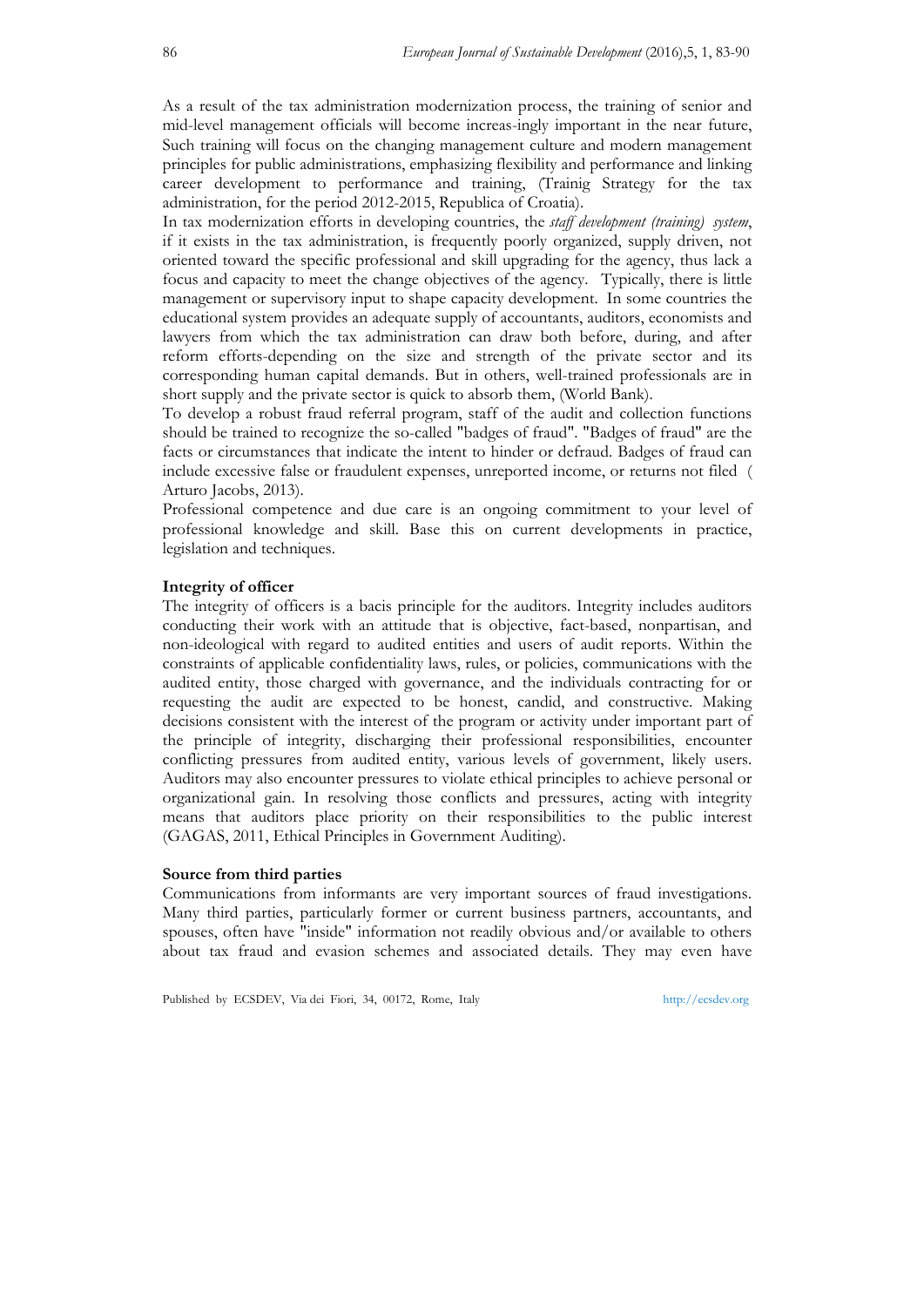documents/records to substantiate their allegations. The staff of the information and analysis section should develop, widely publicize, and maintain an effective informant communication program ( Arturo Jacobs, 2013) .

## **2. Description of data from the questionnaires**

Above in theoretical framework, we have described reasons why we present these elements as preconditions to advanced control effect and thereby to increase the chance for detecting tax fraud that could be caused by certain companies. In this section we present the results derived from research through questionnaires. Questionnaires were distributed to customs officials, tax officials, importing company, accountants. The responses we have received from the questionnaire are presented in the following table:

| Preconditions                                | <b>Respondents</b> | Percentage |
|----------------------------------------------|--------------------|------------|
| Officer professionalism                      | 112                | 48.28 %    |
| Integrity of officer                         | 48                 | 20.69%     |
| The exchange of data with the export country | 41                 | 17.24%     |
| Information by employees                     | 13                 | 5.18%      |
| Information by accountant                    | 11                 | $5.12\%$   |
| Information from competitive companies       | 5                  | $1.82\%$   |
| Information from forwarding agents           | 4                  | 1.72%      |
|                                              | 232                | 100%       |

As seen from the table shown above; The precondition - professionalism of the officer realizes control or audit, it appears to be more powerful compared with other preconditions, as shown by the 232 responses, 112 answered professionalism or 48.28% of all responses. The other Precondition, also have the powerful role in increasing the detection of tax fraud, this precondition is - integrity of officer in control, even in this precondition by 232 answers 48 are responded to this condition or 20.69% of responses, while the following or the third precondition is: the exchange of information from export country or expressed by the number of respondents were 40 responses until the percentage is 17:24%.But as seen from the table preconditions, such as: information from employee dissatisfied, former employees, then information from accountant, information from its competitor as well as information from freight forwarding, these elements significantly less powerful than the three elements that we presented before. Three elements that we presented before, together make up 86.21% of the respondents, or 200 responses, while four other elements have 13.79% of responses or 32 responses. So three elements will have to be always taken priority to increase the effect of control and the probability for detecting tax fraud.

© 2016 The Author. Journal Compilation © 2016 European Center of Sustainable Development.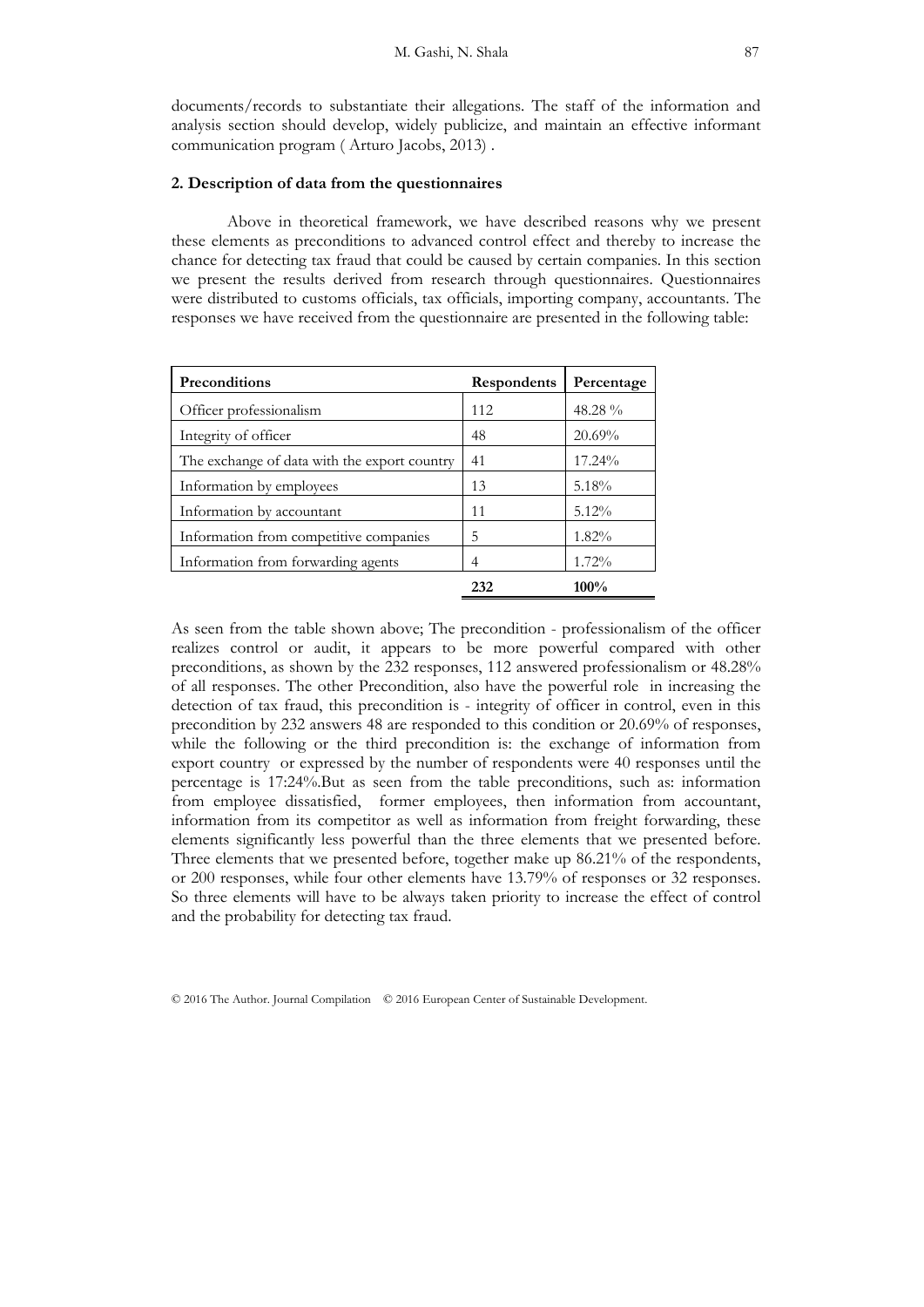### **3. Conclusion and recommendations:**

From the responses received from the questionnaires, the seven elements that are submitted to understand their impact on the increase of the effect of the control, and increase the chances for detection of tax fraud, they are found only three elements or preconditions that are typically strong for an effective control and increase the chance of detection evasion. As were: professionalism, integrity of the official, these two elements directly related to the qualities of the officer to the controller, and the third element is the cooperation, respectively the exchange of data that can detect transactions of the companies.

## *Recommended:*

We have found strong preconditions for increasing the probability of detection, thus it recommended that these three elements or preconditions be given a high priority during the audit activity by state officials who make control over companies.

Professionalisation of officials - need to increase the capacity of the controlling officer in the field of taxation, accounting methods, financial and auditing expertise, in order to have a sufficient potential to detect tax fraud caused specific companies.

Integrity of Officer - in countries with high levels of informal economy, often there is the problem of integrity, so countries that are in the way to stop, respectively reduce the level of evasion should focus on increasing intergiteti of official , respectively to strengthen law enforcement and the level of punishment for the officer who represents lower level of integrity or caught doing corruption.

So in this case we can see that these two elements are closely linked to each other by tjeren and the best case is when the official controller, is at the right level professional and also holds high moral integrity.

Cooperation between countries to exchange data either electronic or physical - is a third important element which helps the country of import, to detect the value of goods coming from the country of departure or from the place of purchase. Therefore since practice shows that companies specified use mechanisms to reduce the value of the goods of those who have bought in order to pay less taxes, in this case it is recommended to strengthen cooperation between countries or exchange be effected in the way the automatic, from the time the goods are entered in the output in order until the goods arrive in the country of import is also available at the same time with the correct information for specific shipments, with the purpose that we do not allow the opportunity for fraud to taxes.

These were the three elements that need attention in order to increase the chances for detection of tax fraud, but do not think you should ignore the elements other that we submitted in this research, although did not show any effect, until always need to stimulate the subjects last four elements in order to advance their impact on the effect of control, respectively increases the chances of detection.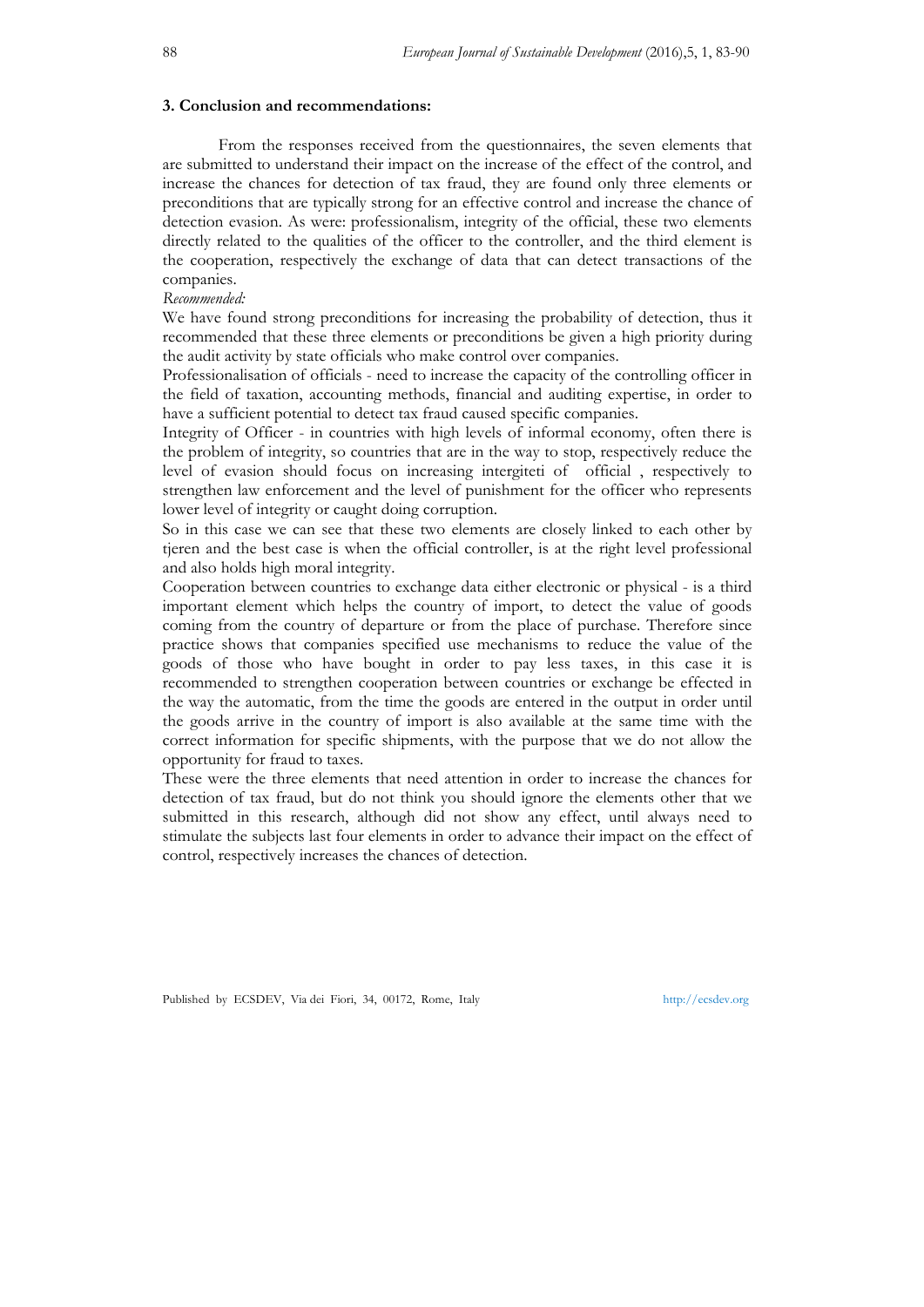#### **References**

- J.Alm, Ray Bahl, Matthaw N. Murray: Audit Selection and Income tax Underreporting in the tax compliance game. Volume 42, Issues 1, Octember 1993, page 1-33.
- Fisman.R [2004], Tax Ratesand Tax Evasion: Evidence from "Missing Imports" in China. Journal of Political Economy, Vol 112, Nr.2, Page 472-495.
- Fortin, Lemieux dhe Frechette [1994]: The effect of tax on labor supply in the undergrounf economy.The American Economic Review, vol 84, nr.1,page 231-254
- Allingham, Michael G., and Agnar Sandmo. 1974. "Income Tax Evasion: A Theoretical Analysis." J. Public Econmics, page 323-338.
- Joel Slemrod, MarshaBlumenthal, Charles Christian; Taxpayer response to an increased probability of audit: evidence from a controlled experiment in Minnesota. Journal of Public Economics, vol.79, Issue 3, page 455- 483
- Prachi Mishra (2008), International Monetary Fund: Tariffs, Enforcement, and Customs Evasion: Evidence from India, This paper is forthcoming in the Journal of Public Economics
- Collins, Plumle (1991), The Taxpayer's labor and raportin decision: the effect of audit schemes. The Accounting Review, vol 66, no.3. page 559-576
- Alm, Cronshaw dhe McKee (2009), Sequences of audits, tax compliance and taxpaying stategies, vol.30, Issues 3, page 405-418.
- Sébastien Jean and Cristina MITARITONNA (CEPII; Determinants and pervasiveness of the evasion of customs duties, 2010. WP no 2010-26.
- European Communities, (2007), Customs Blueprint Pathways to madern customs. http://www.europa.eu
- Ministry of Finance/Tax Administration, (2011, Zagreb) The Strategy of Training for tax administration for period 2012-2015). http://www.porezna-uprava.hr
- World Bank, Overcoming Constraints to HRD and Staff Development, http://www.worldbank.org
- Artur Jacobs, (2013), Chapter: Fraud Investigations Detailed Guidelines for Improved Tax Administration in Latin America and the Caribbean, page 201-224.
- GAGAS, (2011), Ethical Principles in Government Auditing, section II, page 9-12.

© 2016 The Author. Journal Compilation © 2016 European Center of Sustainable Development.